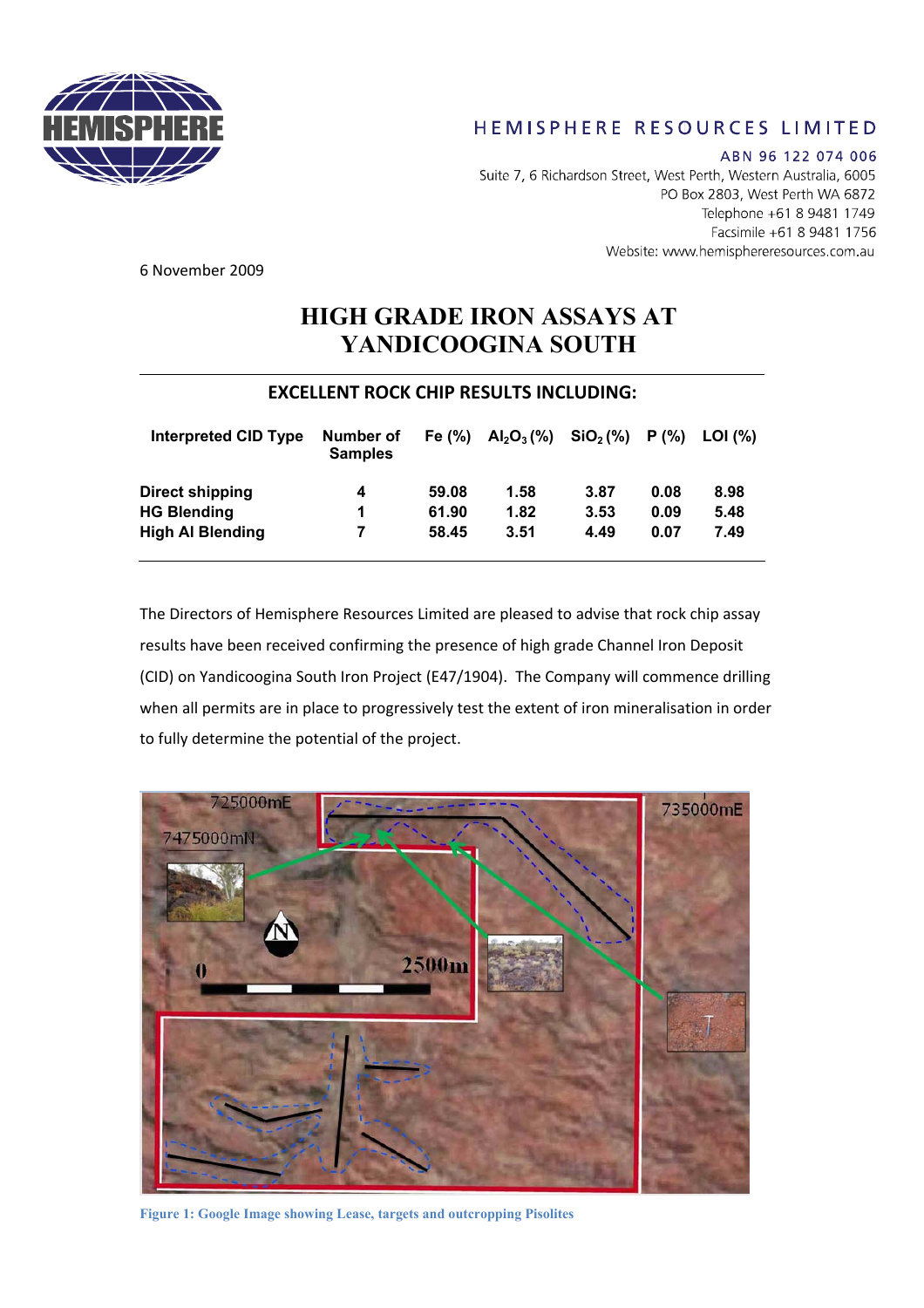The stylised Figure 2 below shows a typical schematic CID Cross section (after Kneeshaw et al) with the target areas and the relationship to the old valleys.



Figure 2. A Schematic cross section showing stratigraphy and erosional effects. Vertical Exaggeration 10:1

Geological Legend<br>Alluvium

M3 Hardcap CID<br>M2 High Grade CID<br>M1 Basal Shaly CID arget



| Hamersley Surface<br>| Weeli Wolli Formation Bedrock

## The full table of results is included below.

| Sample          |                        |                 |                        | Geological     | Fe            | Al2O3 | SiO <sub>2</sub> | P       | LOI     |
|-----------------|------------------------|-----------------|------------------------|----------------|---------------|-------|------------------|---------|---------|
| <b>Number</b>   | <b>Northing</b>        | Easting         | <b>RL</b>              | Interpretation | $\frac{9}{6}$ | (%)   | $(\% )$          | $(\% )$ | $(\% )$ |
| HYGS001         | 7475471                | 726330          | 530.6                  | M <sub>2</sub> | 58.8          | 1.81  | 4.36             | 0.07    | 7.61    |
| HYGS002         | 7475458                | 726332          | 533.1                  | Scanga         | 54.8          | 5.73  | 7.11             | 0.06    | 7.29    |
| HYGS003         | 7475473                | 726329          | 528.8                  | M <sub>2</sub> | 58.4          | 2.04  | 4.5              | 0.13    | 8.85    |
| HYGS006         | 7475605                | 726598          | 523.4                  | M <sub>3</sub> | 57.9          | 3.6   | 4.41             | 0.06    | 8.52    |
| HYGS007         | 7475589                | 726558          | 527                    | M <sub>3</sub> | 56.4          | 5.45  | 4.97             | 0.06    | 7.9     |
| HYGS008         | 7475586                | 726527          | 529.1                  | M <sub>3</sub> | 60.4          | 2.34  | 4.27             | 0.07    | 6.18    |
| HYGS009         | 7475590                | 726480          | 532                    | Scanga         | 44.3          | 14.5  | 11.8             | 0.04    | 9.0     |
| HYGS010         | 7475411                | 726279          | 533.6                  | Scanga         | 54.7          | 9.2   | 5.02             | 0.17    | 5.04    |
| HYGS011         | 7475400                | 726281          | 526.7                  | Scanga         | 54.3          | 9.57  | 5.48             | 0.06    | 4.58    |
| HYGS012         | 7475414                | 726266          | 532                    | Scanga         | 53.6          | 9.07  | 6.71             | 0.05    | 5.48    |
| HYGS013 7475414 |                        | 726266          | 531                    | Scanga         | 56.6          | 7.22  | 5.19             | 0.09    | 4.71    |
| HYGS014         | 7475415                | 726294          | 527.9                  | Scanga         | 50.4          | 9.92  | 8.72             | 0.06    | 7.76    |
| HYGS015 7475429 |                        | 726257          | Not<br>Recorded        | M <sub>3</sub> | 58.8          | 2.5   | 3.38             | 0.08    | 9.43    |
| HYGS016         | 7475429                | 726257          | 526.6                  | M <sub>3</sub> | 58.4          | 3.47  | 4.82             | 0.08    | 7.09    |
| HYGS017         | 7475439                | 726257          | 523.7                  | M <sub>2</sub> | 59.2          | 1.66  | 3.55             | 0.07    | 9.49    |
| HYGS018         | 7475435                | 726267          | 527.2                  | Scanga         | 52.1          | 8.28  | 8.08             | 0.07    | 7.49    |
| HYGS019 7475444 |                        | 726224          | 528.8                  | M <sub>3</sub> | 59.7          | 3.03  | 5.07             | 0.08    | 5.35    |
| HYGS020         | 7475498                | 726287          | 523.1                  | M <sub>2</sub> | 61.9          | 1.82  | 3.53             | 0.09    | 5.48    |
| P1146           | <b>Not</b><br>Recorded | Not<br>Recorded | Not<br>Recorded        | M <sub>3</sub> | 59.8          | 2.22  | 3.98             | 0.07    | 7.4     |
| P1149           | Not<br>Recorded        | Not<br>Recorded | <b>Not</b><br>Recorded | M <sub>2</sub> | 59.9          | 0.81  | 3.05             | 0.05    | 9.97    |